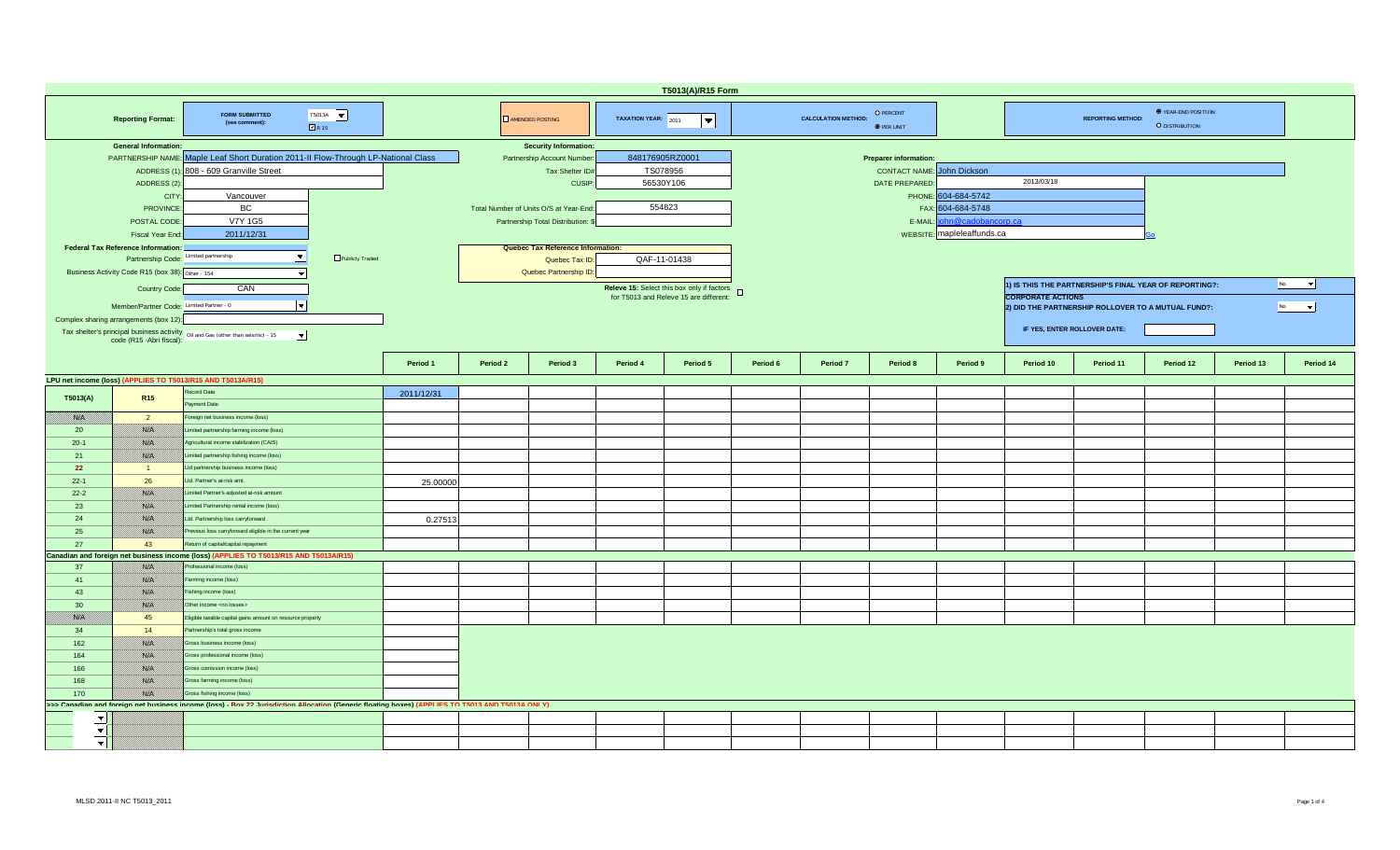|                            |                 |                                                                                                                        | Period 1 | Period 2 | Period 3 | Period 4 | Period 5 | Period 6 | Period 7 | Period 8<br>Period 9 | Period 10 | Period 11 | Period 12 | Period 13 | Period 14 |
|----------------------------|-----------------|------------------------------------------------------------------------------------------------------------------------|----------|----------|----------|----------|----------|----------|----------|----------------------|-----------|-----------|-----------|-----------|-----------|
| $\blacktriangledown$       |                 |                                                                                                                        |          |          |          |          |          |          |          |                      |           |           |           |           |           |
|                            |                 | Canadian and foreign investments and carrying charges (APPLIES TO T5013/R15 AND T5013A/R15)                            |          |          |          |          |          |          |          |                      |           |           |           |           |           |
| 26                         | $\mathbf{3}$    | Cdn and foreign net rental income (loss)                                                                               |          |          |          |          |          |          |          |                      |           |           |           |           |           |
| 51                         | 6B              | Actual Canadian dividends (other than eligible)                                                                        |          |          |          |          |          |          |          |                      |           |           |           |           |           |
| 52                         | 6A              | Actual amount of eligible dividends                                                                                    |          |          |          |          |          |          |          |                      |           |           |           |           |           |
| 50                         | $\overline{7}$  | nterest from Cdn Sources                                                                                               |          |          |          |          |          |          |          |                      |           |           |           |           |           |
| 55                         | 8               | oreign dividend and interest income                                                                                    |          |          |          |          |          |          |          |                      |           |           |           |           |           |
| 56                         | 13              | usiness investment loss                                                                                                |          |          |          |          |          |          |          |                      |           |           |           |           |           |
| 59                         | <b>15A</b>      | Carrying charges                                                                                                       |          |          |          |          |          |          |          |                      |           |           |           |           |           |
| $26-1$                     | $\overline{4}$  | oreign net rental income(loss)                                                                                         |          |          |          |          |          |          |          |                      |           |           |           |           |           |
| 57                         | 15B             | Dividend rental arrangement compensation payments                                                                      |          |          |          |          |          |          |          |                      |           |           |           |           |           |
|                            |                 |                                                                                                                        |          |          |          |          |          |          |          |                      |           |           |           |           |           |
|                            |                 | >>> Canadian and foreign investments and carrying charges, (Generic floating boxes) (APPLIES TO T5013 AND T5013A ONLY) |          |          |          |          |          |          |          |                      |           |           |           |           |           |
| $\mathbf{v}$               |                 |                                                                                                                        |          |          |          |          |          |          |          |                      |           |           |           |           |           |
| $\overline{\phantom{a}}$   |                 |                                                                                                                        |          |          |          |          |          |          |          |                      |           |           |           |           |           |
| $\vert \cdot \vert$        |                 |                                                                                                                        |          |          |          |          |          |          |          |                      |           |           |           |           |           |
| $\overline{\phantom{a}}$   |                 |                                                                                                                        |          |          |          |          |          |          |          |                      |           |           |           |           |           |
| $\blacktriangledown$       |                 |                                                                                                                        |          |          |          |          |          |          |          |                      |           |           |           |           |           |
| $\overline{\phantom{a}}$   |                 |                                                                                                                        |          |          |          |          |          |          |          |                      |           |           |           |           |           |
| $\overline{\phantom{a}}$   |                 |                                                                                                                        |          |          |          |          |          |          |          |                      |           |           |           |           |           |
| $\blacktriangledown$       |                 |                                                                                                                        |          |          |          |          |          |          |          |                      |           |           |           |           |           |
| $\overline{\phantom{a}}$   |                 |                                                                                                                        |          |          |          |          |          |          |          |                      |           |           |           |           |           |
| $\overline{\phantom{a}}$   |                 |                                                                                                                        |          |          |          |          |          |          |          |                      |           |           |           |           |           |
|                            |                 | Other amounts and information (APPLIES TO T5013/R15 AND T5013A/R15)                                                    |          |          |          |          |          |          |          |                      |           |           |           |           |           |
| 70                         | 10              | Capital gains (losses) [R15: used to calculate the deduction]                                                          |          |          |          |          |          |          |          |                      |           |           |           |           |           |
| 70                         | 12              | Capital gains (losses) [R15: not used to calculate the deduction]                                                      |          |          |          |          |          |          |          |                      |           |           |           |           |           |
| 71                         | 11              | Capital gains reserve                                                                                                  |          |          |          |          |          |          |          |                      |           |           |           |           |           |
| 85                         | 5 <sup>5</sup>  | Capital cost allowance                                                                                                 |          |          |          |          |          |          |          |                      |           |           |           |           |           |
| <b>Sida</b>                | <u> Kill</u>    | <b>NIA Sea R15 Box 12 Above</b>                                                                                        |          |          |          |          |          |          |          |                      |           |           |           |           |           |
| ssa.                       | 9               | atronage dividends received from a co-operative                                                                        |          |          |          |          |          |          |          |                      |           |           |           |           |           |
| 88. I                      | 16              | Quebec income tax withheld at source                                                                                   |          |          |          |          |          |          |          |                      |           |           |           |           |           |
| ssiel                      | 34              | R15: Exploration expenses - Northern Quebec                                                                            |          |          |          |          |          |          |          |                      |           |           |           |           |           |
| <b>SSIE</b>                | 21B             | westment tax credit (R15 only: Other Property)                                                                         |          |          |          |          |          |          |          |                      |           |           |           |           |           |
| <b>SSIE</b>                | 24A             | Member Corp's share of debt                                                                                            |          |          |          |          |          |          |          |                      |           |           |           |           |           |
| <b>Side S</b>              | 24B             | Member Corp's share of qualified property                                                                              |          |          |          |          |          |          |          |                      |           |           |           |           |           |
| <b>Side S</b>              | 24C             | Member Corp's share of total assets                                                                                    |          |          |          |          |          |          |          |                      |           |           |           |           |           |
| <b>Side S</b>              | $35 - 34$       | Research amt. of assistance corresponding to exp. Reported in box 34 on R15                                            |          |          |          |          |          |          |          |                      |           |           |           |           |           |
| 88. I                      | 27              | imited Partnership Loss                                                                                                | 0.27513  |          |          |          |          |          |          |                      |           |           |           |           |           |
| ssa.                       | 32              | Exploration exp. Incurred in Quebec                                                                                    |          |          |          |          |          |          |          |                      |           |           |           |           |           |
| <b>SALE</b>                | 33              | Surface mining/oil&gas exploration exp. in Quebec                                                                      |          |          |          |          |          |          |          |                      |           |           |           |           |           |
| <b>SSIE</b>                | $35 - 28$       | Amt. Of assistance corresponding to exp. Reported in box 28 on R15                                                     |          |          |          |          |          |          |          |                      |           |           |           |           |           |
|                            |                 | Amt. Of assistance corresponding to exp. Reported in box 29 on R15                                                     |          |          |          |          |          |          |          |                      |           |           |           |           |           |
| <b>SSEE</b><br><b>SSON</b> | $35 - 29$       |                                                                                                                        |          |          |          |          |          |          |          |                      |           |           |           |           |           |
|                            | $35 - 30$       | Amt. Of assistance corresponding to exp. Reported in box 30 on R15                                                     |          |          |          |          |          |          |          |                      |           |           |           |           |           |
| <b>Side S</b>              | $35 - 32$       | Amt. Of assistance corresponding to exp. Reported in box 32 on R15                                                     |          |          |          |          |          |          |          |                      |           |           |           |           |           |
| <b>Side S</b>              | $35 - 33$       | Amt. Of assistance corresponding to exp. Reported in box 33 on R15                                                     |          |          |          |          |          |          |          |                      |           |           |           |           |           |
| <b>Side S</b>              | 42              | Percentage of business carried on in Quebec by the partnership                                                         |          |          |          |          |          |          |          |                      |           |           |           |           |           |
| 81                         | 17              | oreign tax paid on non business income                                                                                 |          |          |          |          |          |          |          |                      |           |           |           |           |           |
| 82                         | 18              | oreign tax paid on business income                                                                                     |          |          |          |          |          |          |          |                      |           |           |           |           |           |
| 90                         | 28              | Cdn Exploration expenses (CEE)                                                                                         |          |          |          |          |          |          |          |                      |           |           |           |           |           |
| 91                         | 29              | Cdn Development expenses (CDE)                                                                                         |          |          |          |          |          |          |          |                      |           |           |           |           |           |
| 92                         | 30 <sup>°</sup> | Cdn Oil and gas property exp.(COGPE)                                                                                   |          |          |          |          |          |          |          |                      |           |           |           |           |           |
| 93                         | 31              | oreign exploration and development expenses (FEDE)                                                                     |          |          |          |          |          |          |          |                      |           |           |           |           |           |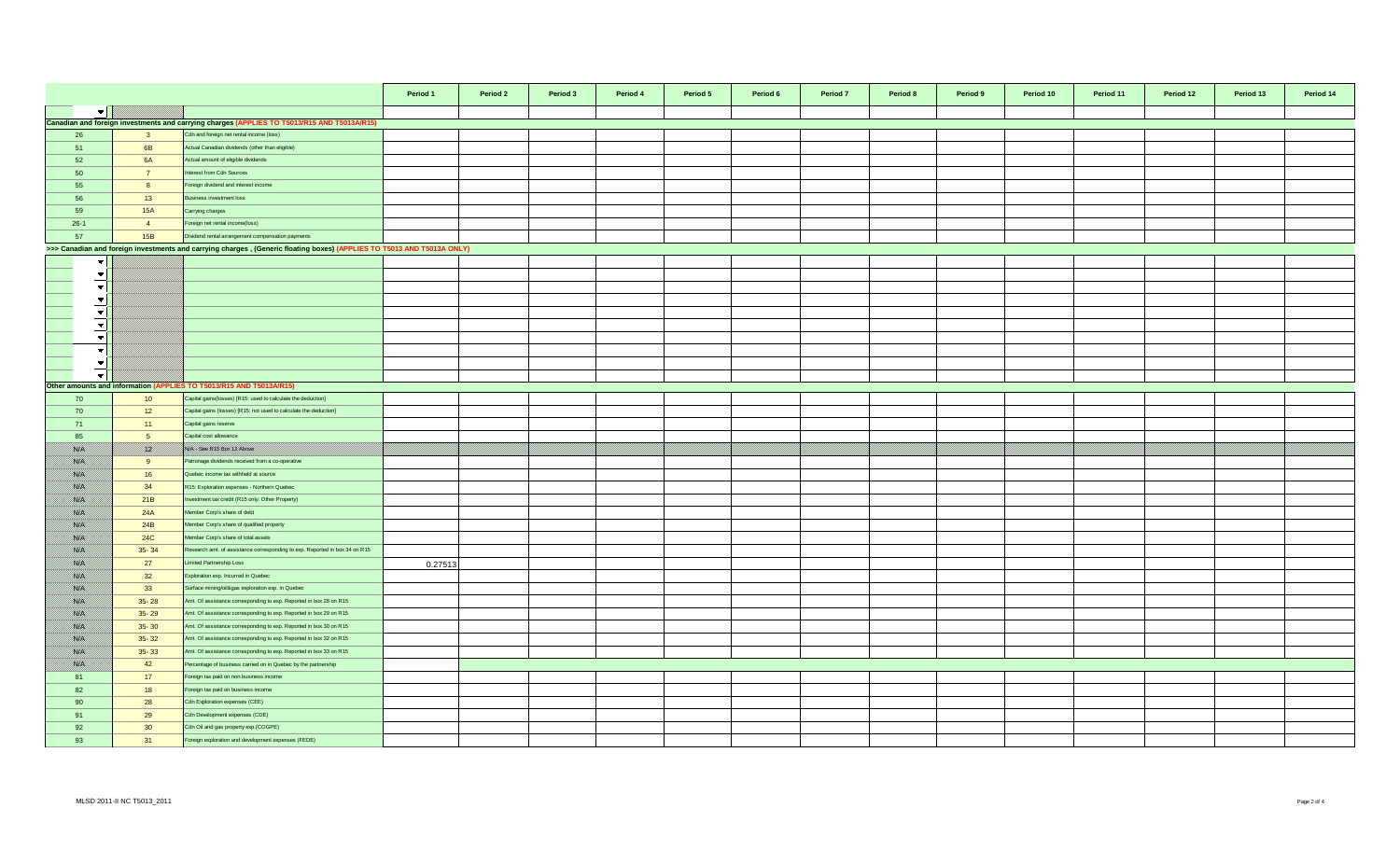|                                                                                                 |                                                      |                                                                                      | Period 1 | Period 2 | Period 3 | Period 4 | Period 5 | Period 6 | Period 7 | Period 8 | Period 9 | Period 10 | Period 11 | Period 12 | Period 13 | Period 14 |
|-------------------------------------------------------------------------------------------------|------------------------------------------------------|--------------------------------------------------------------------------------------|----------|----------|----------|----------|----------|----------|----------|----------|----------|-----------|-----------|-----------|-----------|-----------|
| 95                                                                                              | <b>Side</b>                                          | Amount eligible for resource allowance deduction                                     |          |          |          |          |          |          |          |          |          |           |           |           |           |           |
| 103                                                                                             | 19                                                   | Charitable donations                                                                 |          |          |          |          |          |          |          |          |          |           |           |           |           |           |
| 103                                                                                             | 20                                                   | Other gifts                                                                          |          |          |          |          |          |          |          |          |          |           |           |           |           |           |
| >>> Other amounts and information - (Generic floating boxes) (APPLIES TO T5013 AND T5013A ONLY) |                                                      |                                                                                      |          |          |          |          |          |          |          |          |          |           |           |           |           |           |
| $\overline{\phantom{a}}$                                                                        |                                                      |                                                                                      |          |          |          |          |          |          |          |          |          |           |           |           |           |           |
| $\overline{\phantom{a}}$                                                                        |                                                      |                                                                                      |          |          |          |          |          |          |          |          |          |           |           |           |           |           |
| $\overline{\phantom{a}}$                                                                        |                                                      |                                                                                      |          |          |          |          |          |          |          |          |          |           |           |           |           |           |
| $\blacktriangledown$                                                                            |                                                      |                                                                                      |          |          |          |          |          |          |          |          |          |           |           |           |           |           |
| $\overline{\phantom{a}}$                                                                        |                                                      |                                                                                      |          |          |          |          |          |          |          |          |          |           |           |           |           |           |
| ╶┯╎                                                                                             |                                                      |                                                                                      |          |          |          |          |          |          |          |          |          |           |           |           |           |           |
| $\blacktriangledown$                                                                            |                                                      |                                                                                      |          |          |          |          |          |          |          |          |          |           |           |           |           |           |
| $\overline{\phantom{a}}$                                                                        |                                                      |                                                                                      |          |          |          |          |          |          |          |          |          |           |           |           |           |           |
| $\overline{\phantom{a}}$                                                                        |                                                      |                                                                                      |          |          |          |          |          |          |          |          |          |           |           |           |           |           |
| _च                                                                                              |                                                      |                                                                                      |          |          |          |          |          |          |          |          |          |           |           |           |           |           |
| <b>Boxes Requiring Text Input (APPLIES TO T5013 ONLY)</b>                                       |                                                      |                                                                                      |          |          |          |          |          |          |          |          |          |           |           |           |           |           |
| $\blacktriangledown$ $\mid$                                                                     |                                                      |                                                                                      |          |          |          |          |          |          |          |          |          |           |           |           |           |           |
| $\vert \bm{\triangledown} \vert$                                                                |                                                      |                                                                                      |          |          |          |          |          |          |          |          |          |           |           |           |           |           |
| $\vert \mathbf{v} \vert$                                                                        |                                                      |                                                                                      |          |          |          |          |          |          |          |          |          |           |           |           |           |           |
| $\overline{\mathbf{v}}$                                                                         |                                                      |                                                                                      |          |          |          |          |          |          |          |          |          |           |           |           |           |           |
| $\overline{\phantom{a}}$                                                                        |                                                      |                                                                                      |          |          |          |          |          |          |          |          |          |           |           |           |           |           |
| $\overline{\phantom{a}}$                                                                        |                                                      |                                                                                      |          |          |          |          |          |          |          |          |          |           |           |           |           |           |
| $\vert \cdot \vert$                                                                             |                                                      |                                                                                      |          |          |          |          |          |          |          |          |          |           |           |           |           |           |
| $\vert \mathbf{v} \vert$                                                                        |                                                      |                                                                                      |          |          |          |          |          |          |          |          |          |           |           |           |           |           |
| $\vert \mathbf{v} \vert$                                                                        |                                                      |                                                                                      |          |          |          |          |          |          |          |          |          |           |           |           |           |           |
| $\bullet$                                                                                       |                                                      |                                                                                      |          |          |          |          |          |          |          |          |          |           |           |           |           |           |
|                                                                                                 |                                                      | Renounced Canadian exploration and development expenses (APPLIES TO T5013A/R15 ONLY) |          |          |          |          |          |          |          |          |          |           |           |           |           |           |
| 120                                                                                             | 60                                                   | Cdn exploration expense - renunciation                                               | 25.00012 |          |          |          |          |          |          |          |          |           |           |           |           |           |
| 121                                                                                             | 61                                                   | Cdn development expense - renunciation                                               |          |          |          |          |          |          |          |          |          |           |           |           |           |           |
| 124                                                                                             | <b>Side</b>                                          | Cdn exploration expense - assistance                                                 |          |          |          |          |          |          |          |          |          |           |           |           |           |           |
| 125                                                                                             | <b>Sida</b>                                          | Cdn development expense - assistance                                                 |          |          |          |          |          |          |          |          |          |           |           |           |           |           |
| 130                                                                                             | NB                                                   | Reduction - Portion subject int. free                                                |          |          |          |          |          |          |          |          |          |           |           |           |           |           |
| 128                                                                                             | <b>SSA</b>                                           | Amount - Exp qualifying for ITC                                                      | 13.97160 |          |          |          |          |          |          |          |          |           |           |           |           |           |
| 129                                                                                             | ssas.                                                | Amount - Portion subject int. free                                                   |          |          |          |          |          |          |          |          |          |           |           |           |           |           |
| 119                                                                                             | <b>Sida</b>                                          | Adjusted at-risk amount                                                              |          |          |          |          |          |          |          |          |          |           |           |           |           |           |
| 141                                                                                             | <b>SKA</b>                                           | BC - Expenses - Tax Credit                                                           |          |          |          |          |          |          |          |          |          |           |           |           |           |           |
| 143                                                                                             | <b>SKA</b>                                           | SK - Expenses - Tax Credit                                                           | 1.15208  |          |          |          |          |          |          |          |          |           |           |           |           |           |
| 144                                                                                             | <b>Side</b>                                          | MB - Expenses - Tax Credit                                                           |          |          |          |          |          |          |          |          |          |           |           |           |           |           |
| 145                                                                                             | <b>Side</b>                                          | ON - Expenses - Tax Credit                                                           | 5.30869  |          |          |          |          |          |          |          |          |           |           |           |           |           |
| <u>ma</u>                                                                                       | 62                                                   | Quebec Exploration Expense                                                           | 1.71884  |          |          |          |          |          |          |          |          |           |           |           |           |           |
| 788. E                                                                                          | 63                                                   | Quebec surface mining exploration or oil and gas exploration expenses                |          |          |          |          |          |          |          |          |          |           |           |           |           |           |
| 788. E<br>i sara                                                                                | 64<br>65                                             | Exploration expenses - Northern Quebec<br>Security issues expenses                   |          |          |          |          |          |          |          |          |          |           |           |           |           |           |
| <b>SARA</b>                                                                                     | 66-60                                                | Amt. of assistance corresponding to exp. reported in box 60                          |          |          |          |          |          |          |          |          |          |           |           |           |           |           |
| <b>SSLAS</b>                                                                                    | 66-61                                                | Amt. of assistance corresponding to exp. reported in box 61                          |          |          |          |          |          |          |          |          |          |           |           |           |           |           |
| <b>BAR</b>                                                                                      | 66-62                                                | Amt. of assistance corresponding to exp. reported in box 62                          |          |          |          |          |          |          |          |          |          |           |           |           |           |           |
| <b>SALE</b>                                                                                     | 66-63                                                | Amt. of assistance corresponding to exp. reported in box 63                          |          |          |          |          |          |          |          |          |          |           |           |           |           |           |
| <b>BAR</b>                                                                                      | 66-64                                                | Amt. of assistance corresponding to exp. reported in box 64                          |          |          |          |          |          |          |          |          |          |           |           |           |           |           |
|                                                                                                 | Tax Shelter Information (Applies to T5013A/R15 only) |                                                                                      |          |          |          |          |          |          |          |          |          |           |           |           |           |           |
| 150                                                                                             | 50                                                   | Number of units acquired                                                             |          |          |          |          |          |          |          |          |          |           |           |           |           |           |
| 151                                                                                             | 51                                                   | Cost per unit                                                                        | 25.00000 |          |          |          |          |          |          |          |          |           |           |           |           |           |
| 152                                                                                             | 52                                                   | otal cost of units                                                                   |          |          |          |          |          |          |          |          |          |           |           |           |           |           |
| 153                                                                                             | 53                                                   | Limited-recourse amounts                                                             |          |          |          |          |          |          |          |          |          |           |           |           |           |           |